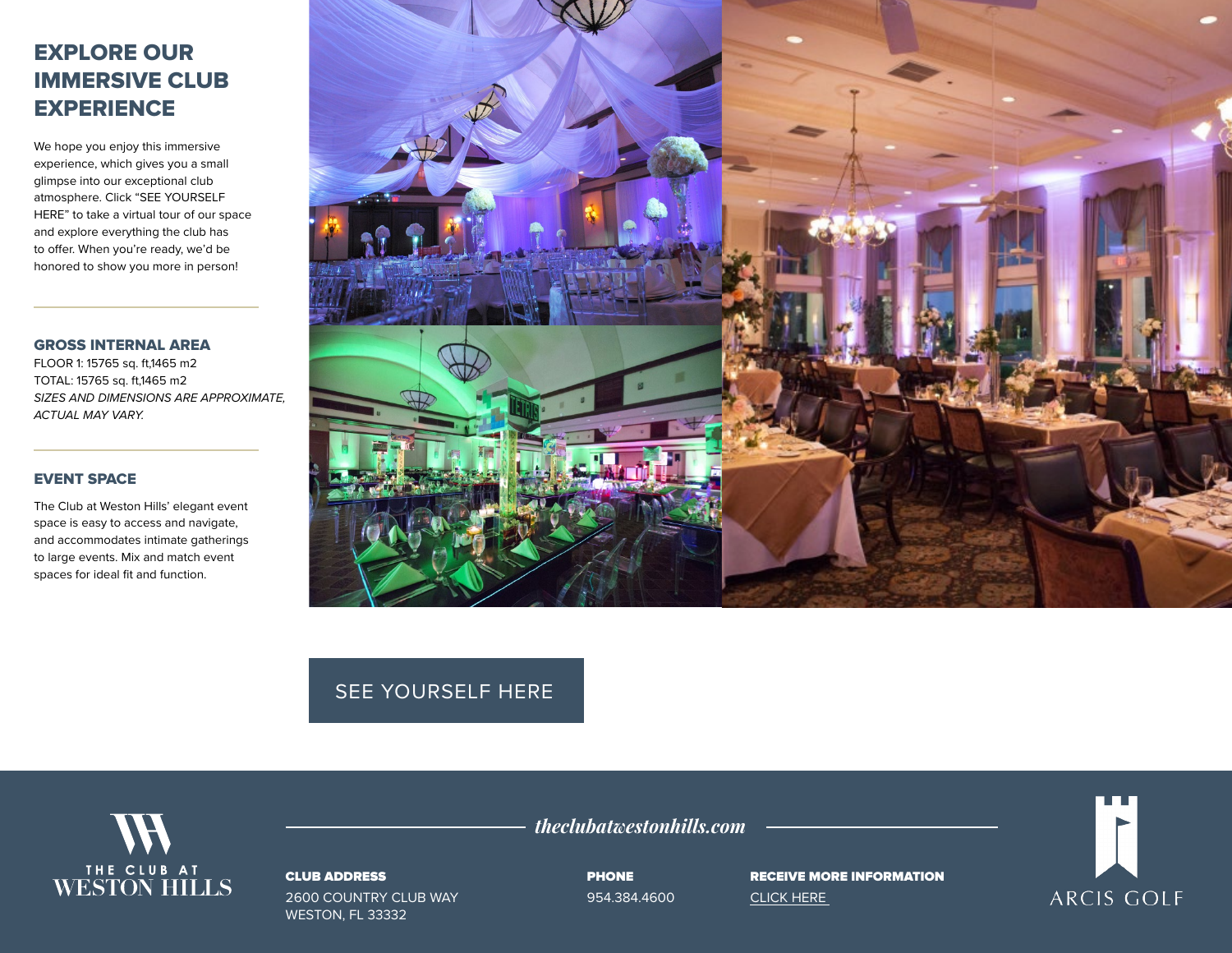### EVENT SPACE CAPACITIES





#### CLUB ADDRESS

2600 COUNTRY CLUB WAY WESTON, FL 33332

PHONE 954.384.4600

*theclubatwestonhills.com*

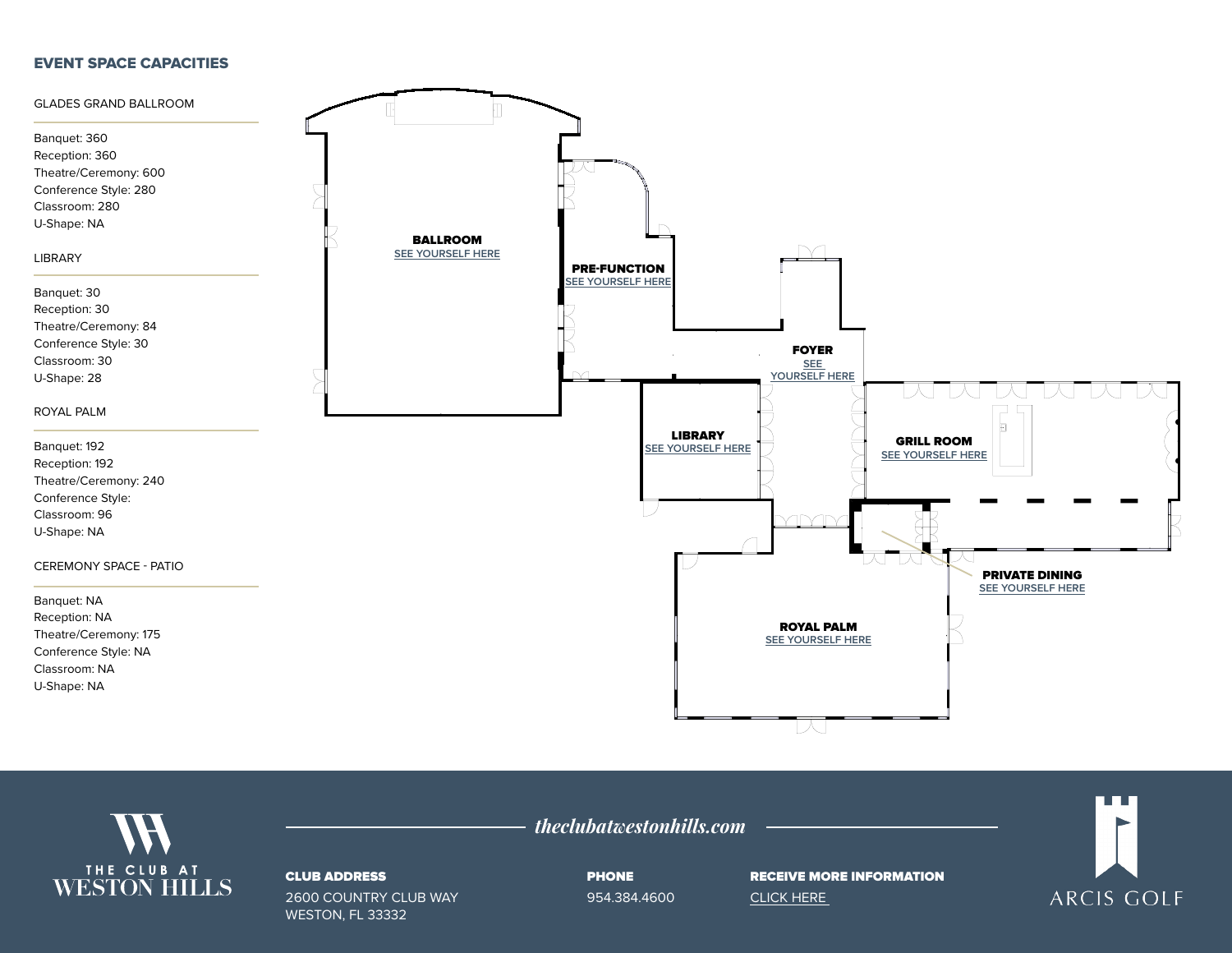



## CLUB ADDRESS

2600 COUNTRY CLUB WAY WESTON, FL 33332

*theclubatwestonhills.com*

PHONE 954.384.4600